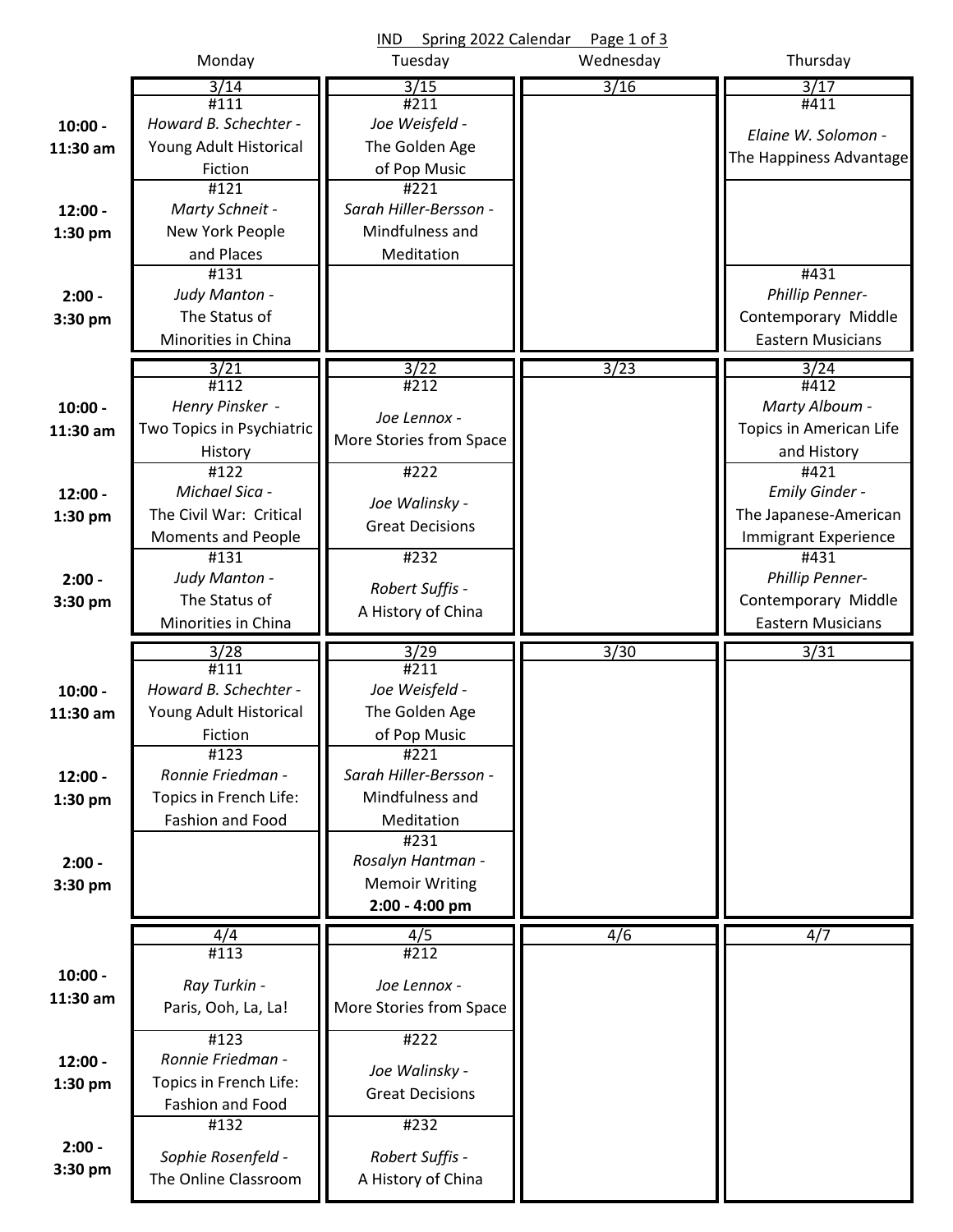|           |                           | Spring 2022 Calendar<br><b>IND</b> | Page 2 of 3 |                             |
|-----------|---------------------------|------------------------------------|-------------|-----------------------------|
|           | Monday                    | Tuesday                            | Wednesday   | Thursday                    |
|           | 4/11<br>#111              | 4/12<br>#211                       | 4/13        | 4/14<br>#412                |
| $10:00 -$ | Howard B. Schechter -     | Joe Weisfeld -                     |             | Marty Alboum -              |
| 11:30 am  | Young Adult Historical    | The Golden Age                     |             | Topics in American Life     |
|           | Fiction                   | of Pop Music                       |             | and History                 |
|           | $\overline{4122}$         | #223                               |             | #421                        |
| $12:00 -$ | Michael Sica -            |                                    |             | Emily Ginder -              |
| $1:30$ pm | The Civil War: Critical   | Arnold Rubin -                     |             | The Japanese-American       |
|           | <b>Moments and People</b> | The Fourth Estate                  |             | <b>Immigrant Experience</b> |
|           | #121                      | #231                               |             | #432                        |
| $2:00 -$  | Marty Schneit -           | Rosalyn Hantman -                  |             | Bruce S. Rosen -            |
| 3:30 pm   | New York People           | <b>Memoir Writing</b>              |             | Prior Restraint: The Free   |
|           | and Places                | 2:00 - 4:00 pm                     |             | Press in a Democracy        |
|           | 4/18                      | 4/19                               | 4/20        | 4/21                        |
|           |                           | #212                               |             |                             |
| $10:00 -$ |                           | Joe Lennox -                       |             |                             |
| 11:30 am  |                           | More Stories from Space            |             |                             |
|           |                           |                                    |             |                             |
|           | #122                      | #222                               |             |                             |
| $12:00 -$ | Michael Sica -            | Joe Walinsky -                     |             |                             |
| 1:30 pm   | The Civil War: Critical   | <b>Great Decisions</b>             |             |                             |
|           | <b>Moments and People</b> | #232                               |             |                             |
| $2:00 -$  |                           |                                    |             |                             |
| 3:30 pm   |                           | Robert Suffis -                    |             |                             |
|           |                           | A History of China                 |             |                             |
|           |                           |                                    |             |                             |
|           |                           |                                    |             |                             |
|           | 4/25<br>#111              | 4/26<br>#211                       | 4/27        | 4/28<br>#412                |
| $10:00 -$ | Howard B. Schechter -     | Joe Weisfeld -                     |             | Marty Alboum -              |
| 11:30 am  | Young Adult Historical    | The Golden Age                     |             | Topics in American Life     |
|           | Fiction                   | of Pop Music                       |             | and History                 |
|           | #122                      | #223                               |             | #421                        |
| $12:00 -$ | Michael Sica -            | Arnold Rubin -                     |             | Emily Ginder -              |
| 1:30 pm   | The Civil War: Critical   | The Fourth Estate                  |             | The Japanese-American       |
|           | <b>Moments and People</b> |                                    |             | <b>Immigrant Experience</b> |
|           |                           | #231                               |             |                             |
| $2:00 -$  |                           | Rosalyn Hantman -                  |             |                             |
| 3:30 pm   |                           | <b>Memoir Writing</b>              |             |                             |
|           |                           | 2:00 - 4:00 pm                     |             |                             |
|           | 5/2                       | 5/3                                | 5/4         | 5/5                         |
|           | #112                      | #212                               |             |                             |
| $10:00 -$ | Henry Pinsker -           | Joe Lennox -                       |             |                             |
| 11:30 am  | Two Topics in Psychiatric | More Stories from Space            |             |                             |
|           | History                   | #222                               |             |                             |
| $12:00 -$ |                           |                                    |             |                             |
| $1:30$ pm |                           | Joe Walinsky -                     |             |                             |
|           |                           | <b>Great Decisions</b>             |             |                             |
|           |                           | #232                               |             | #433                        |
| $2:00 -$  |                           | Robert Suffis -                    |             | Neil Kilstein -             |
| 3:30 pm   |                           | A History of China                 |             | Your Estate Plan            |